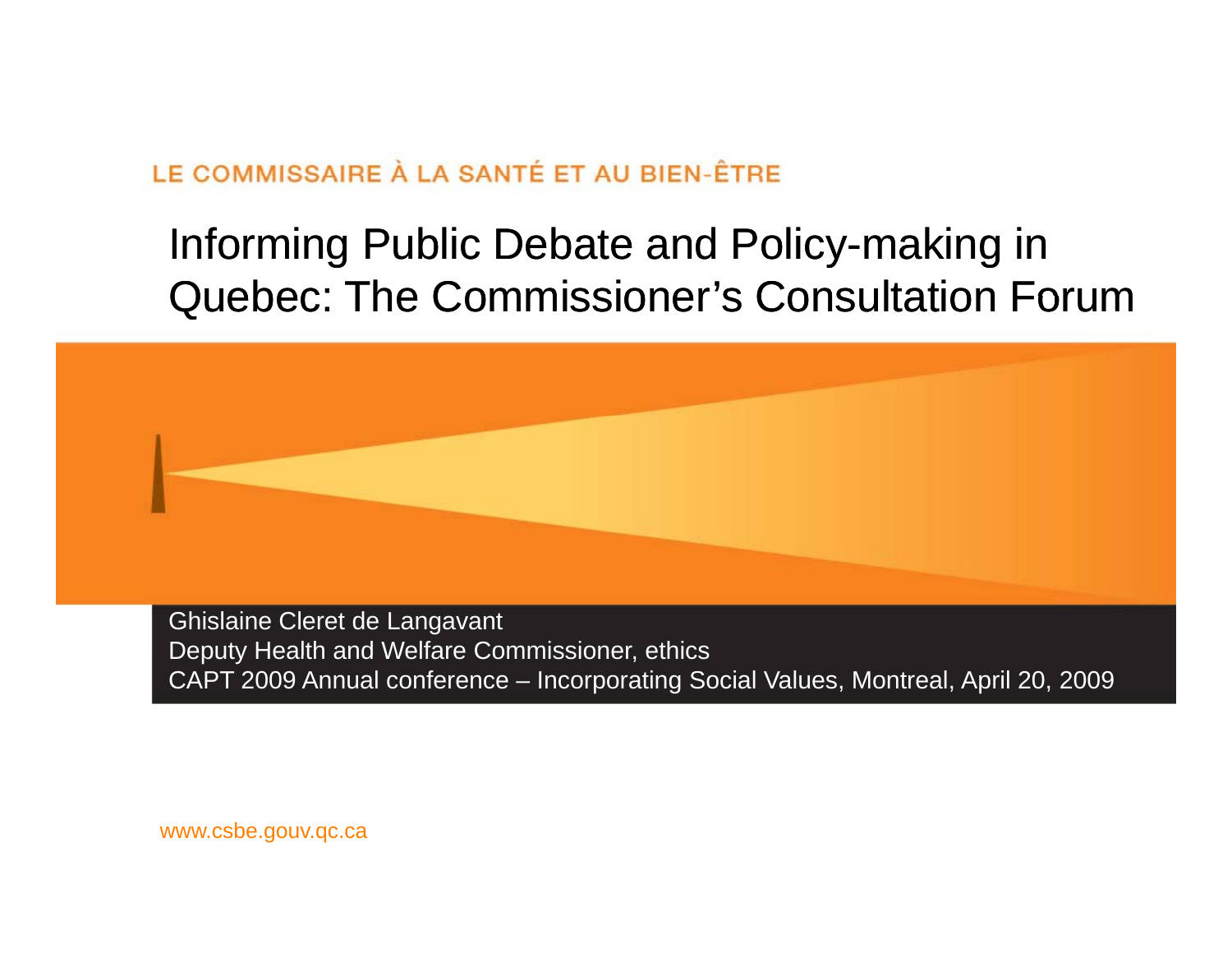# Presentation Outline

- 1. Who is the Health and Welfare Commissioner?
- 2. How does the Commissioner work?
- 3. The Consultation Forum: a work in progress
- 4. Conclusion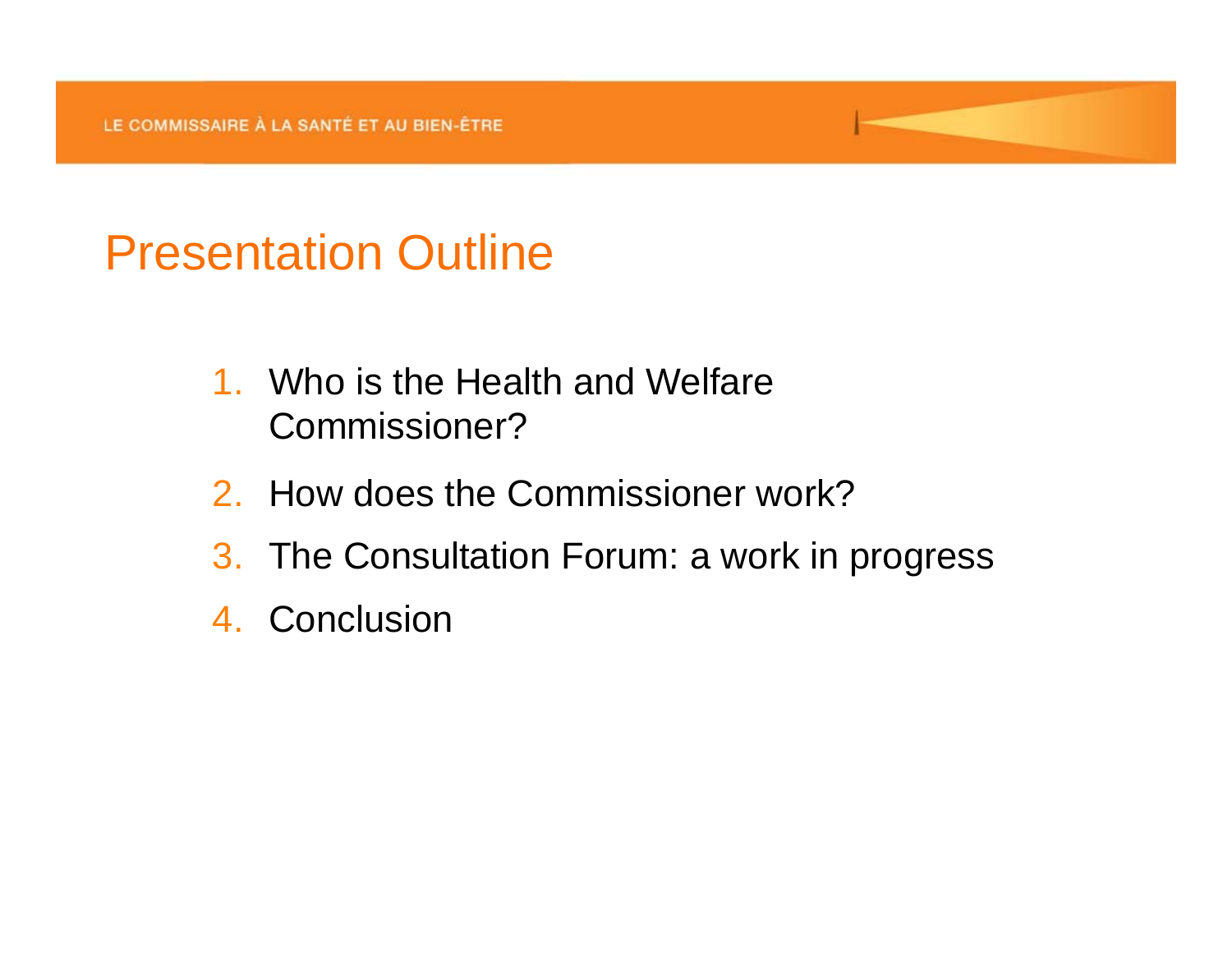# 1. Who is the Health and Welfare Commissioner?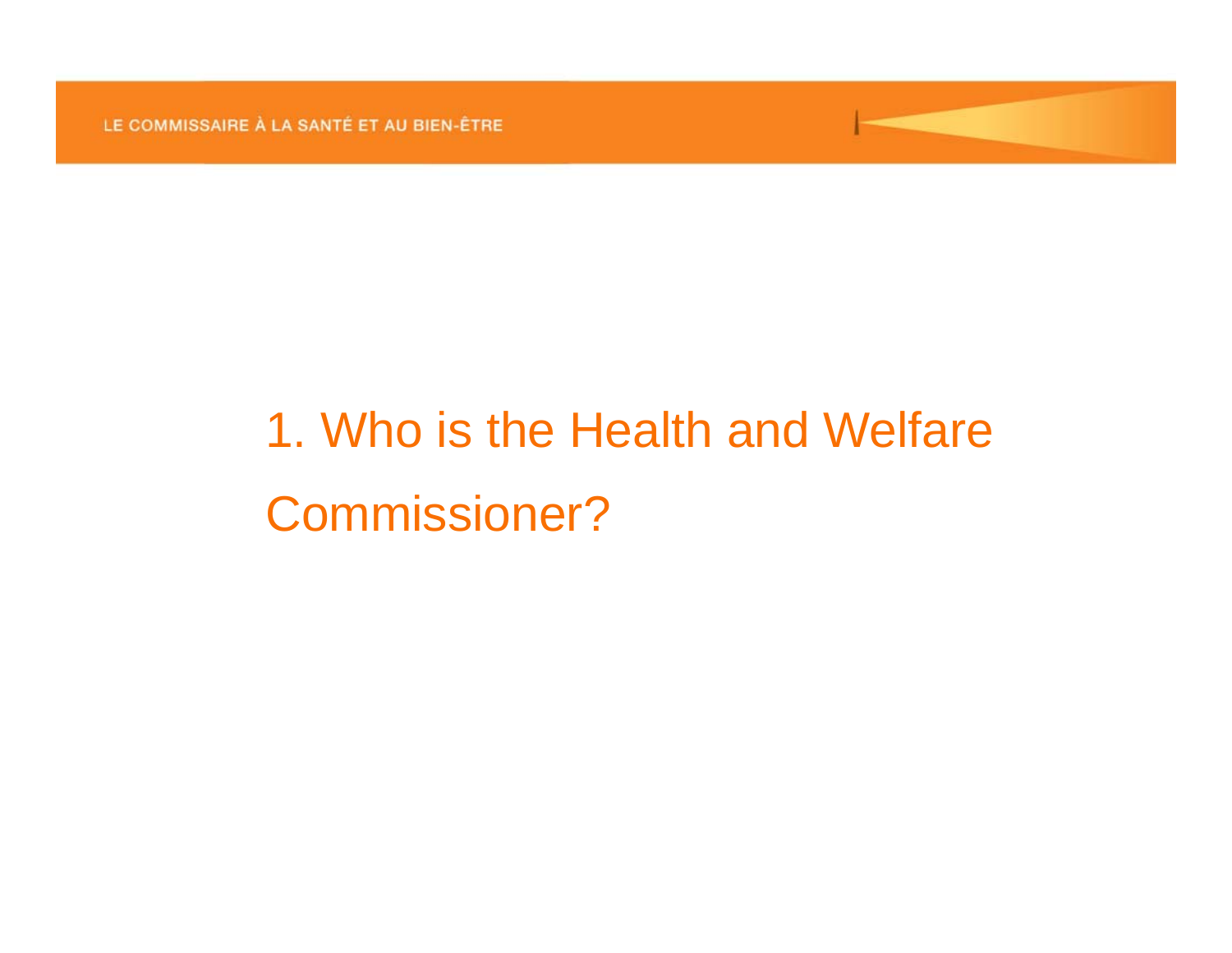

# To inform public debate and policymaking in the field of health and welfare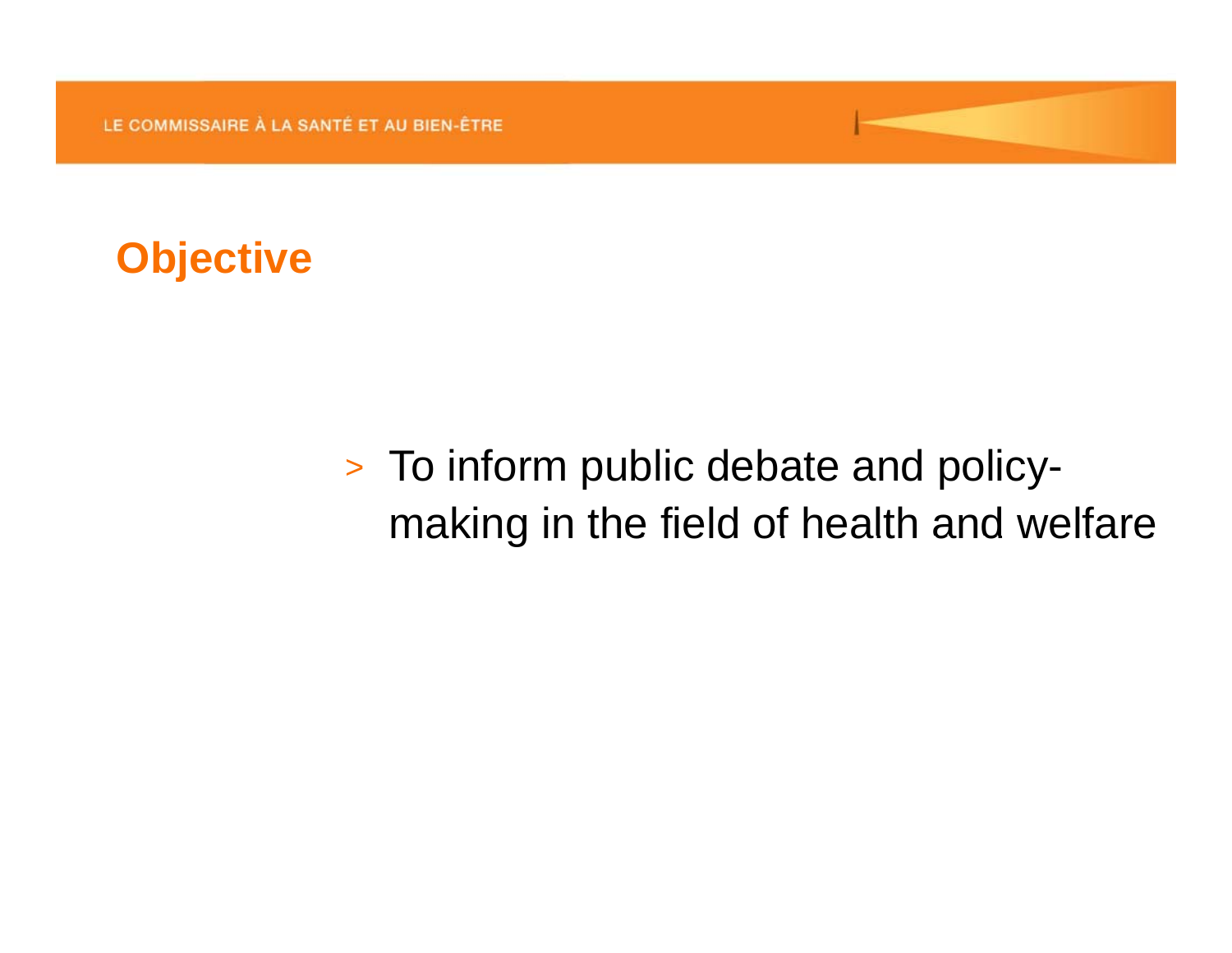#### **Role**

- > Assess
- > Consult
- > Inform
- > Recommend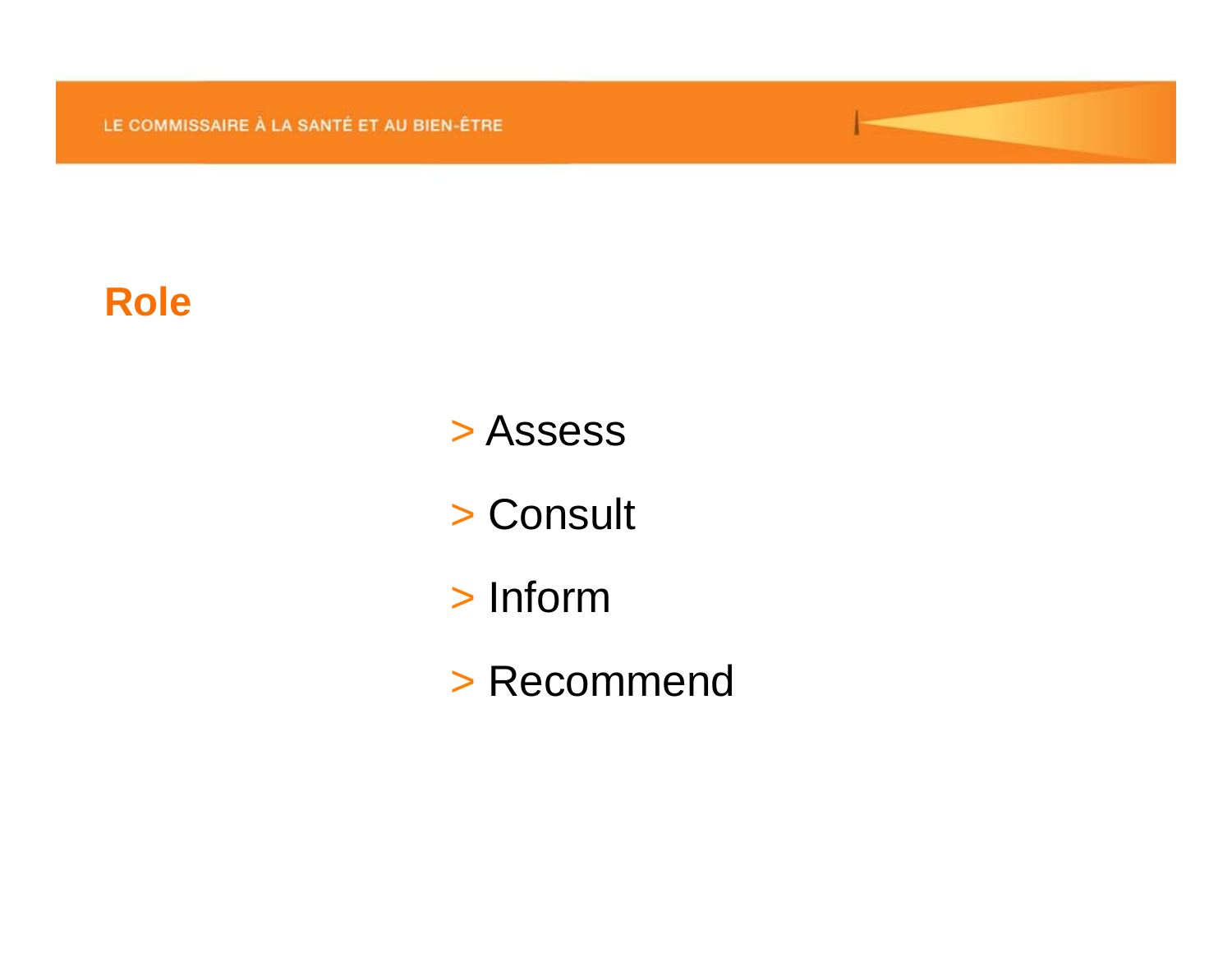### **Consultation Forum**

#### > 27 members:

- 18 citizens, each coming from a different region of Québec
- 9 citizens with special expertise in the field of health and social services
- > The Commissioner appoints these members for a three-year term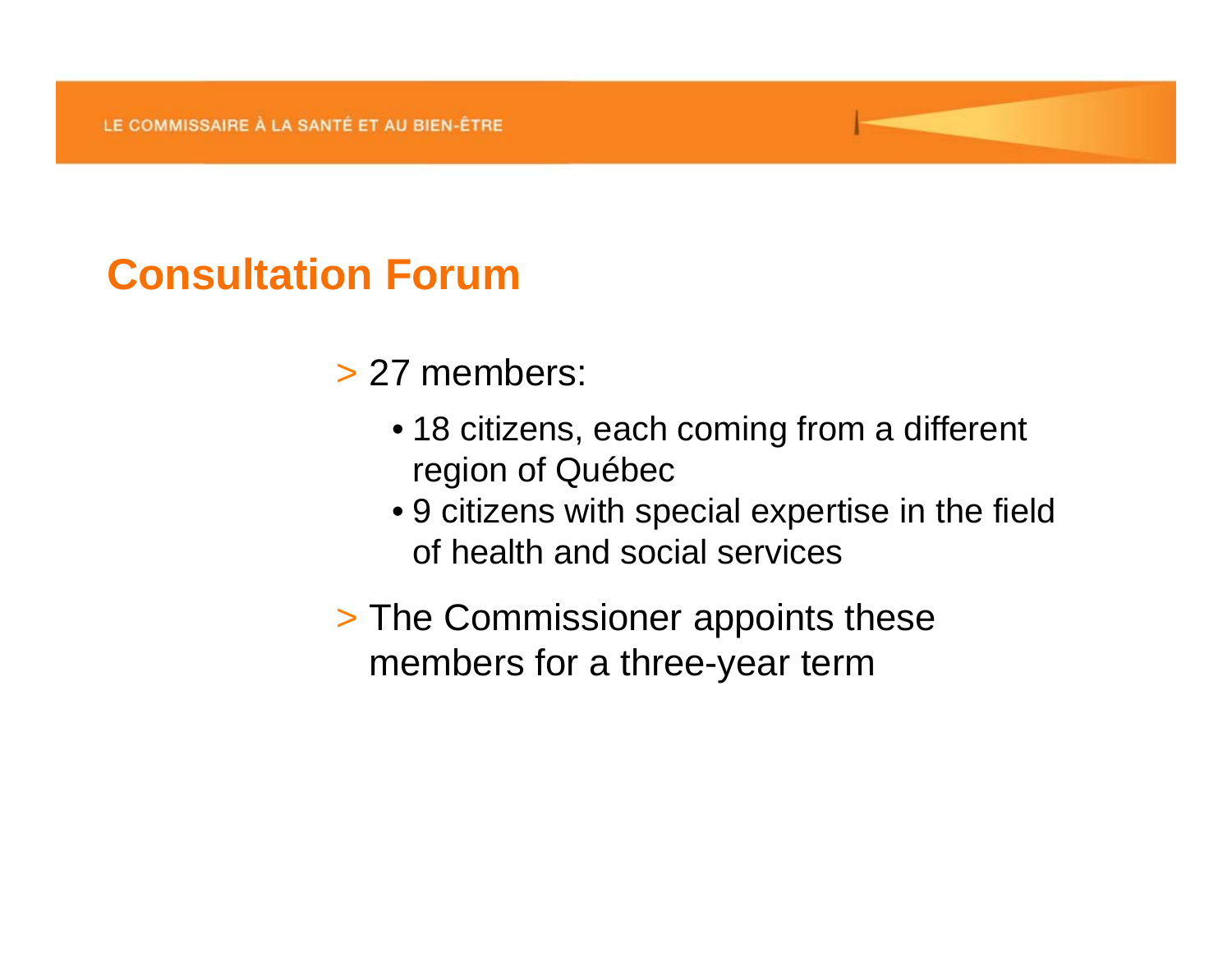## **The 9 members with specific expertise**

- > Three health and social services professionals (physician, nurse, social worker)
- > One health and social servi One health and social services manager or<br>administrator
- > One expert in the evaluation of health technologies and medications
- > One ethics expert
- > One health researcher
- > Two from sectors related to health and welfare (such as education, economy, environment, labour)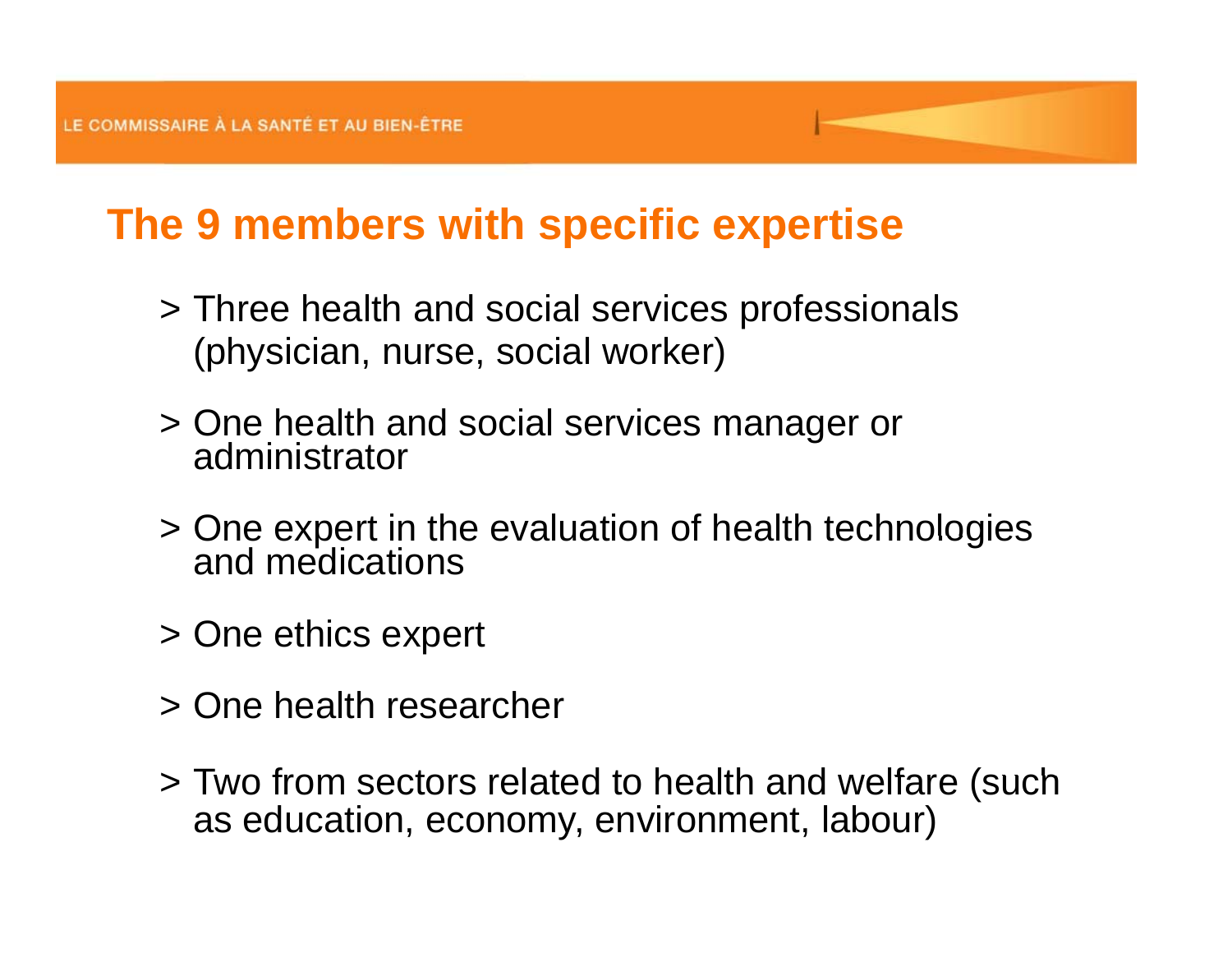# 2. How does the Health and Welfare Commissioner work?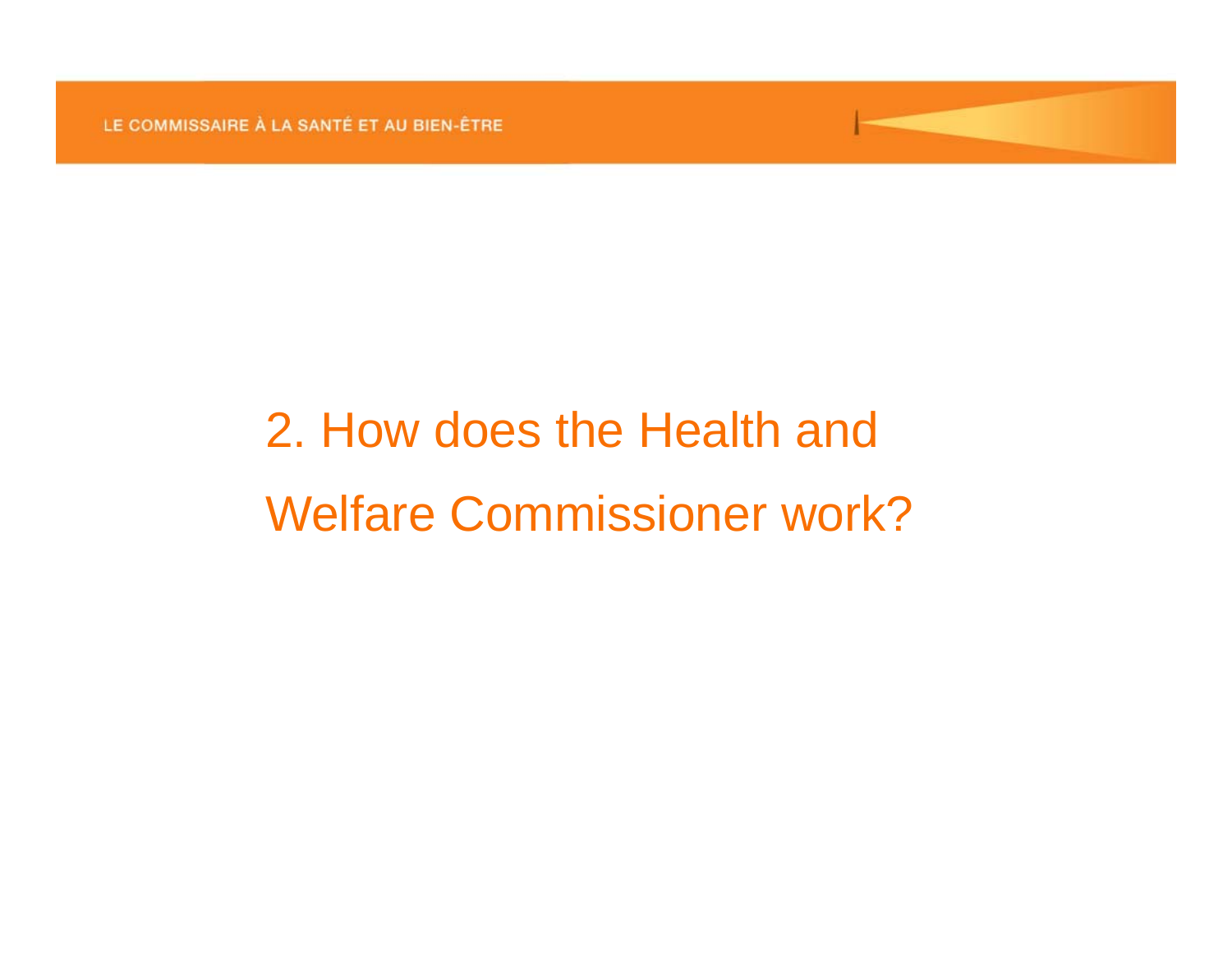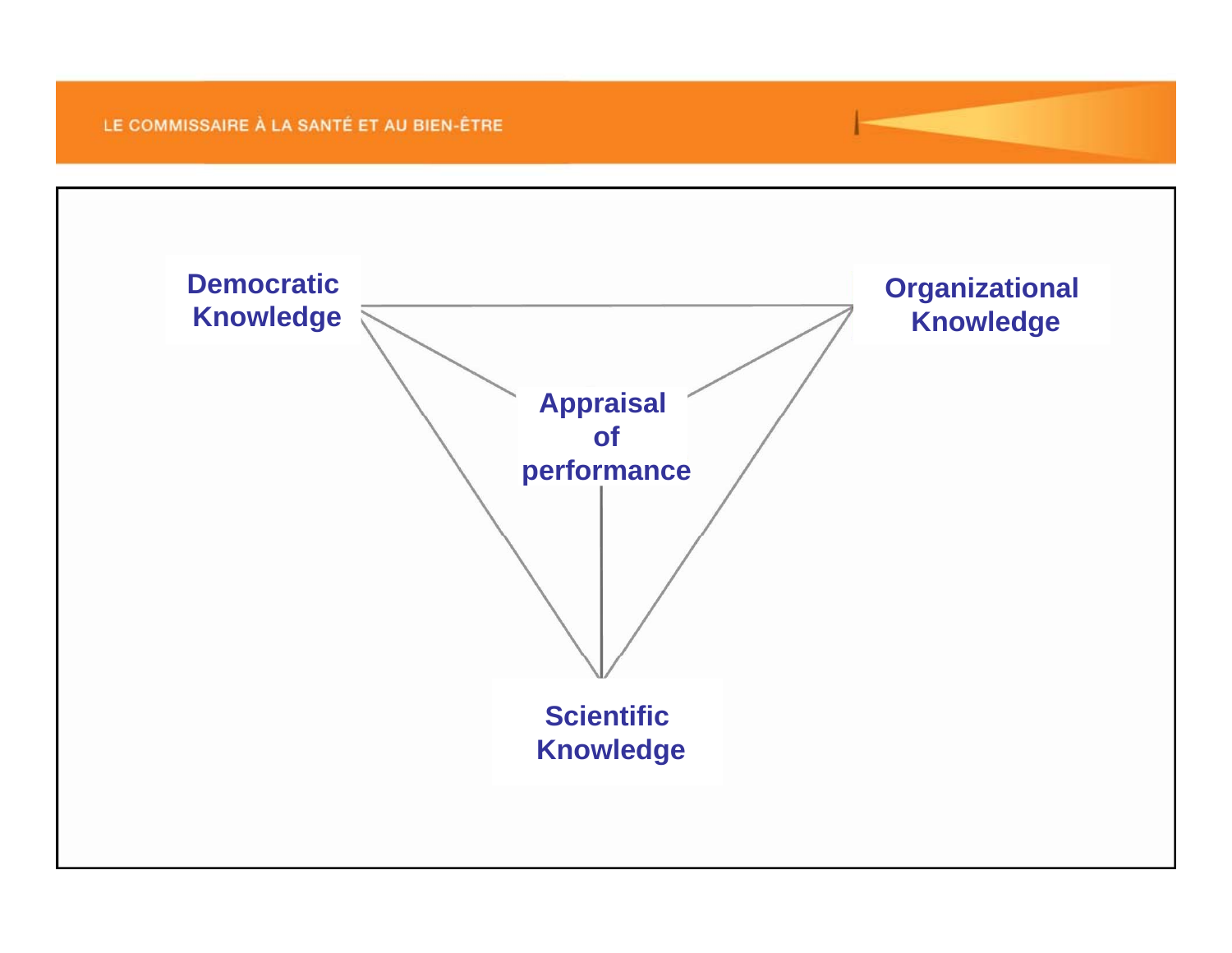### **Consultation of experts (expert seminar)**

- > Document objective facts and research results
- > Establish <sup>a</sup> consensus on domains and priority actions
- > **What to do** to increase the performance of the health and social services system?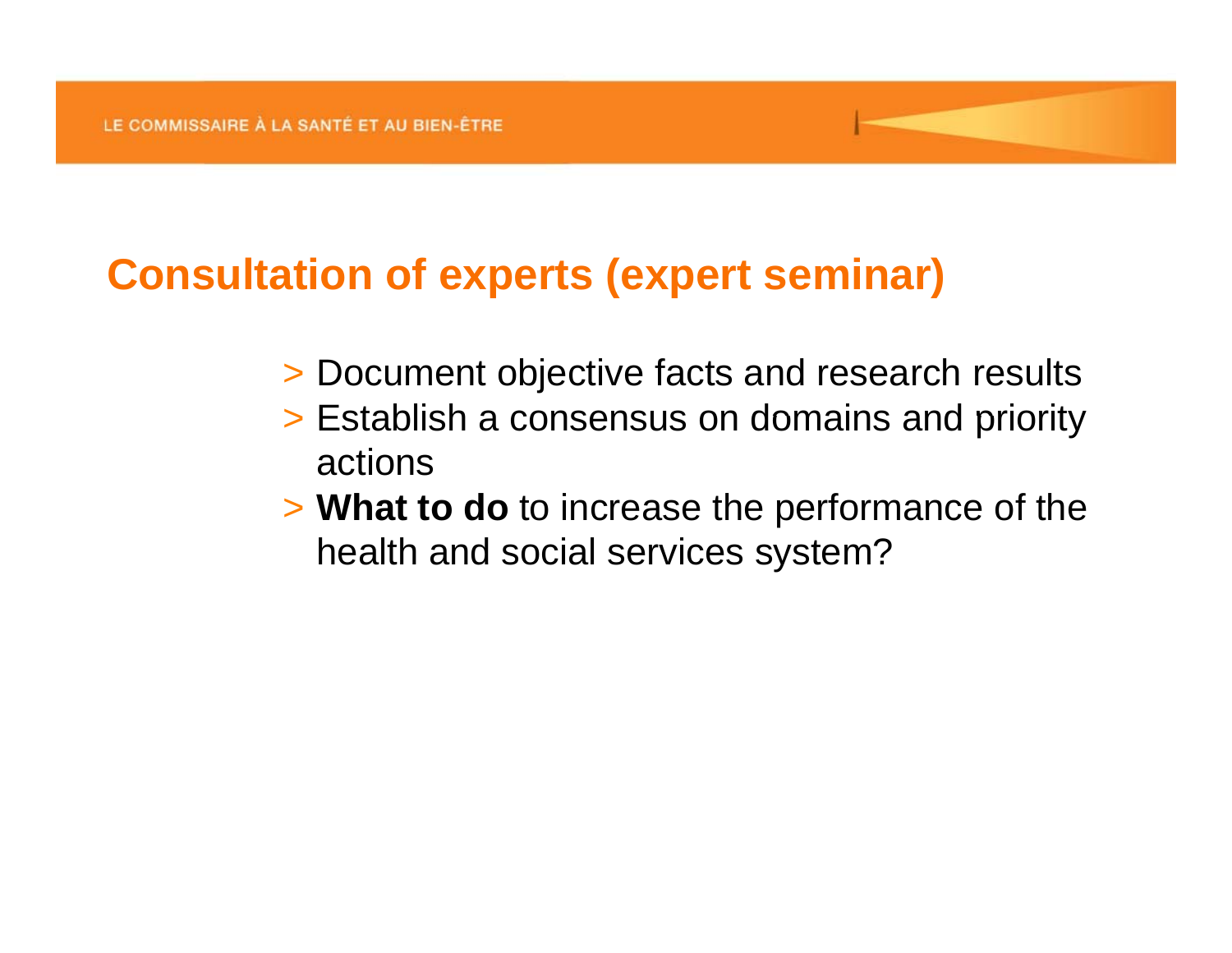### **Consultation of decision makers (p ) anel**

- > Take into account the clinical and administrative realities of the field (Context)
- > Discuss the **feasibility** of priority actions
- > What **can** we do to increase the performance of the health and social services system?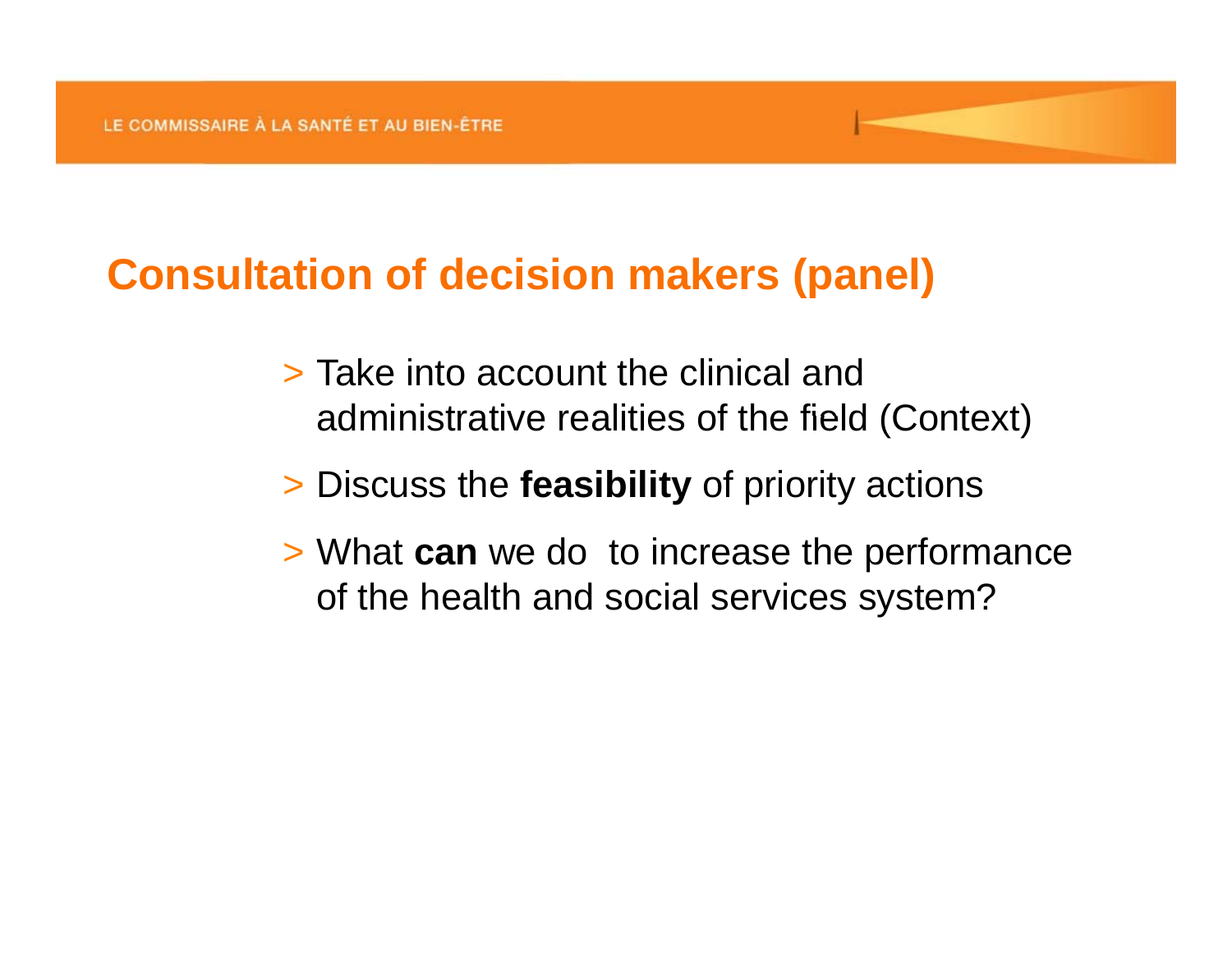### **Consultation Forum**

- > Take into account the knowledge, experiences and values of Forum members (Context)
- > What **should** we do to increase the performance of the health and social services system? (what would be acceptable and **why**?)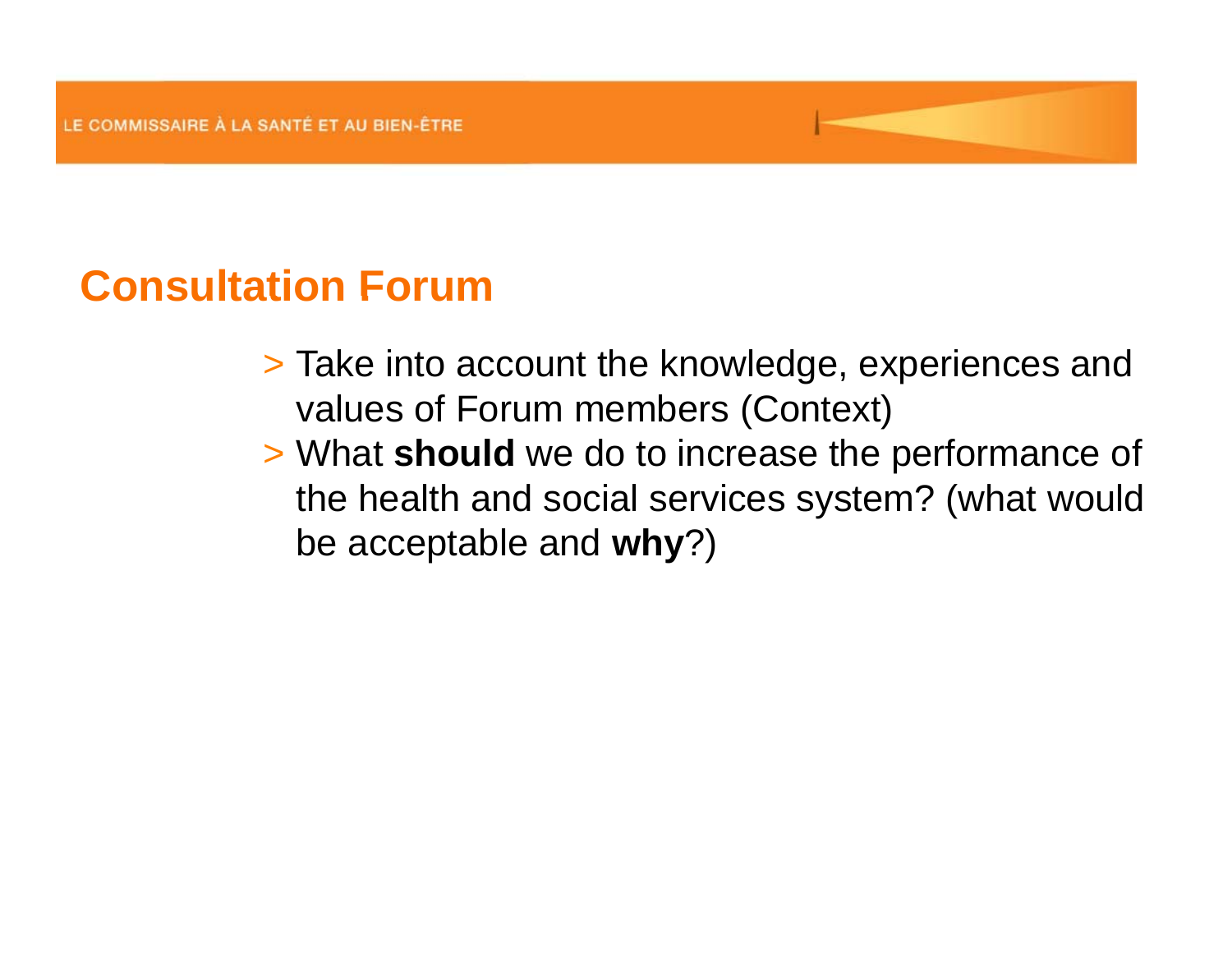# 3. The Consultation Forum : A work in progress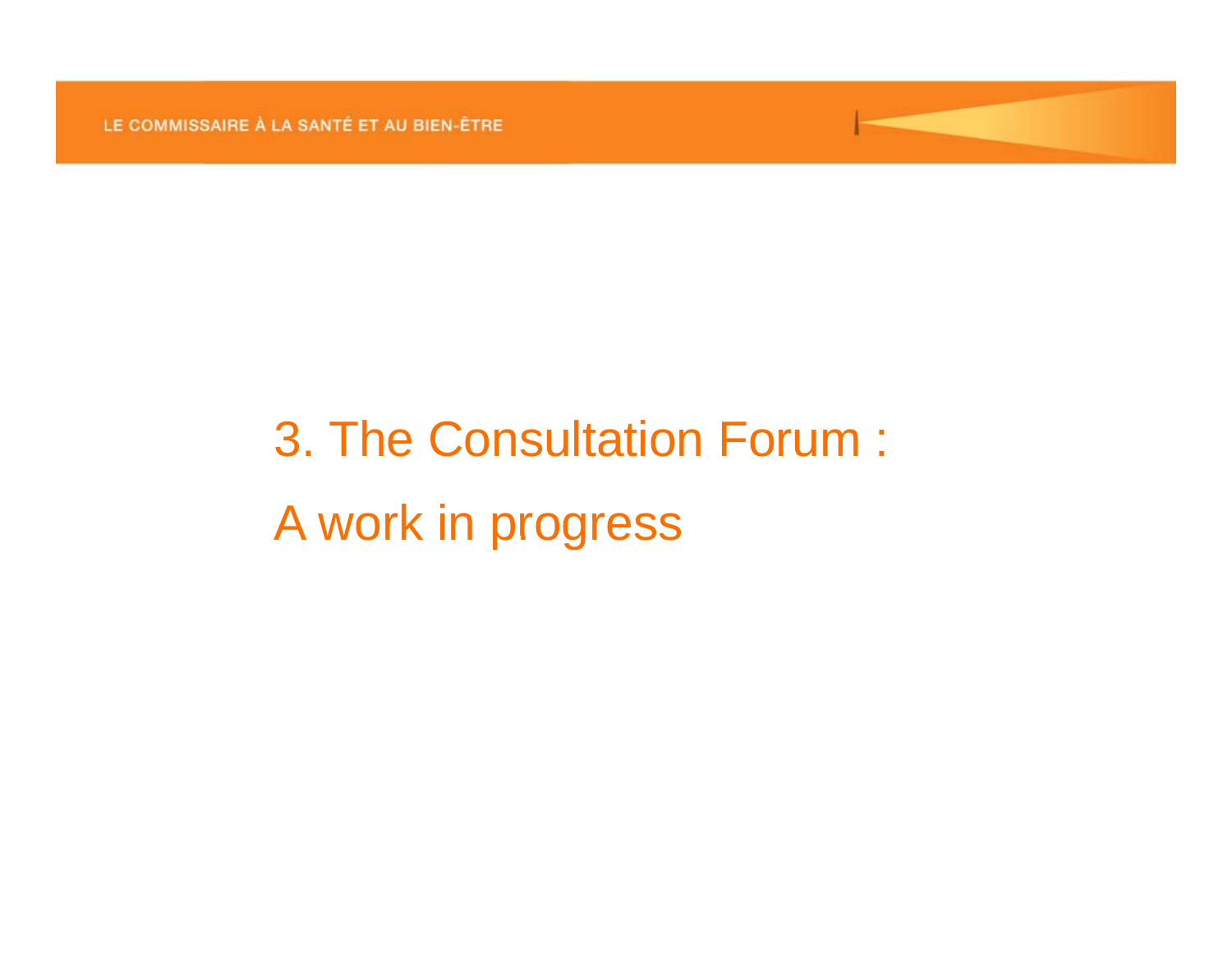## **For different objectives, different approaches**

Two dossiers : different levels of complexity

> **Consultation on ethical issues raised by prenatal screening for Down syndrome** >deliberations on ethical dilemmas and values

> **Appraisal of the performance of the health and social services system : Primary health care**  >perceptions on acceptability of recommended actions (ethical implications of recommended actions)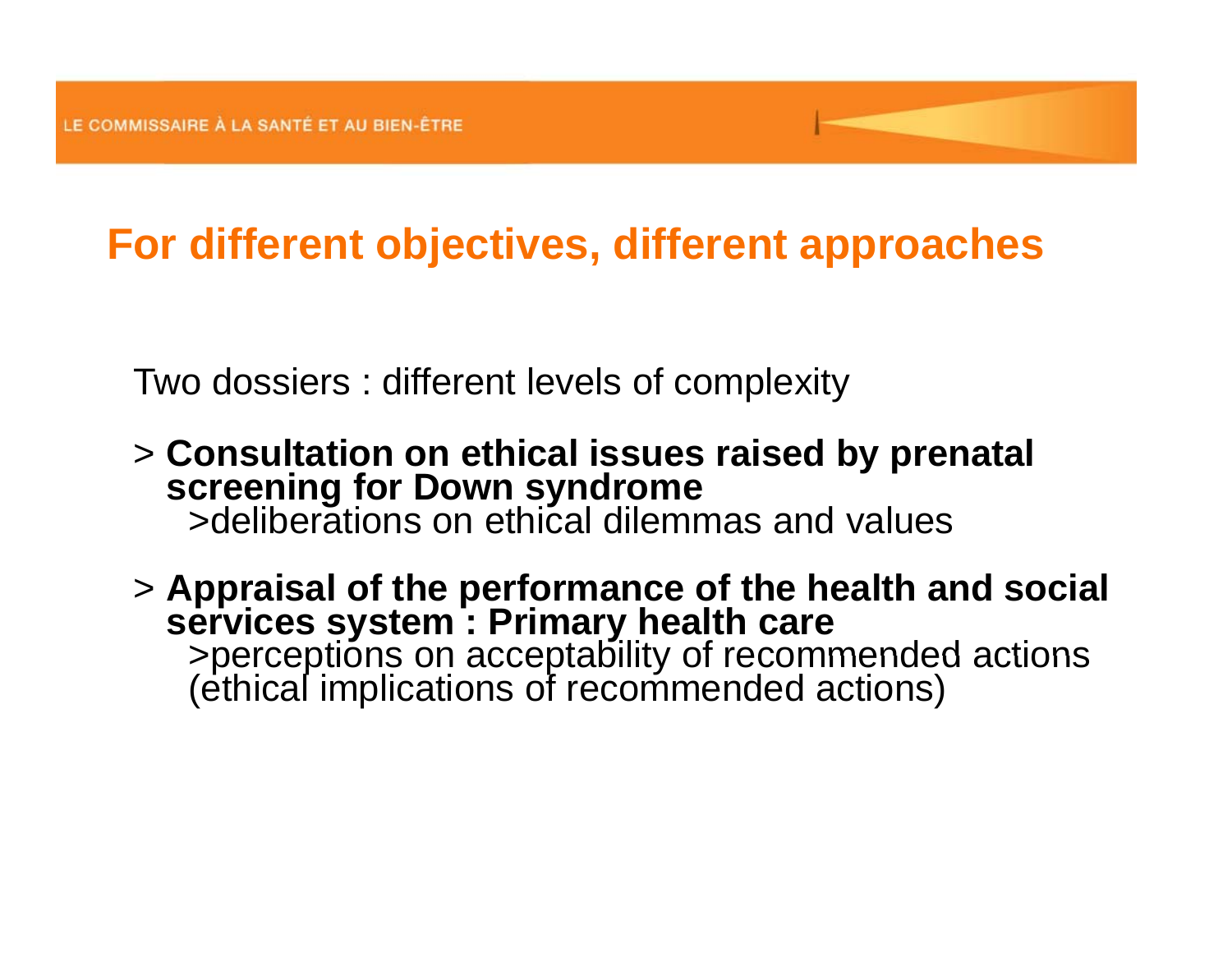# **Positive input**

- > Complexity and richness of discussions
- > Discussions led by individuals that don t' have <sup>a</sup> particular stake in the topic at hand
- > The challenges of rendering thought processes explicit to assist deliberation help the Commissioner get a grip on the topic and its complexities
- > Active participation of members to Forum activities despite demanding preparation and long meetings
- > Positive feedback from members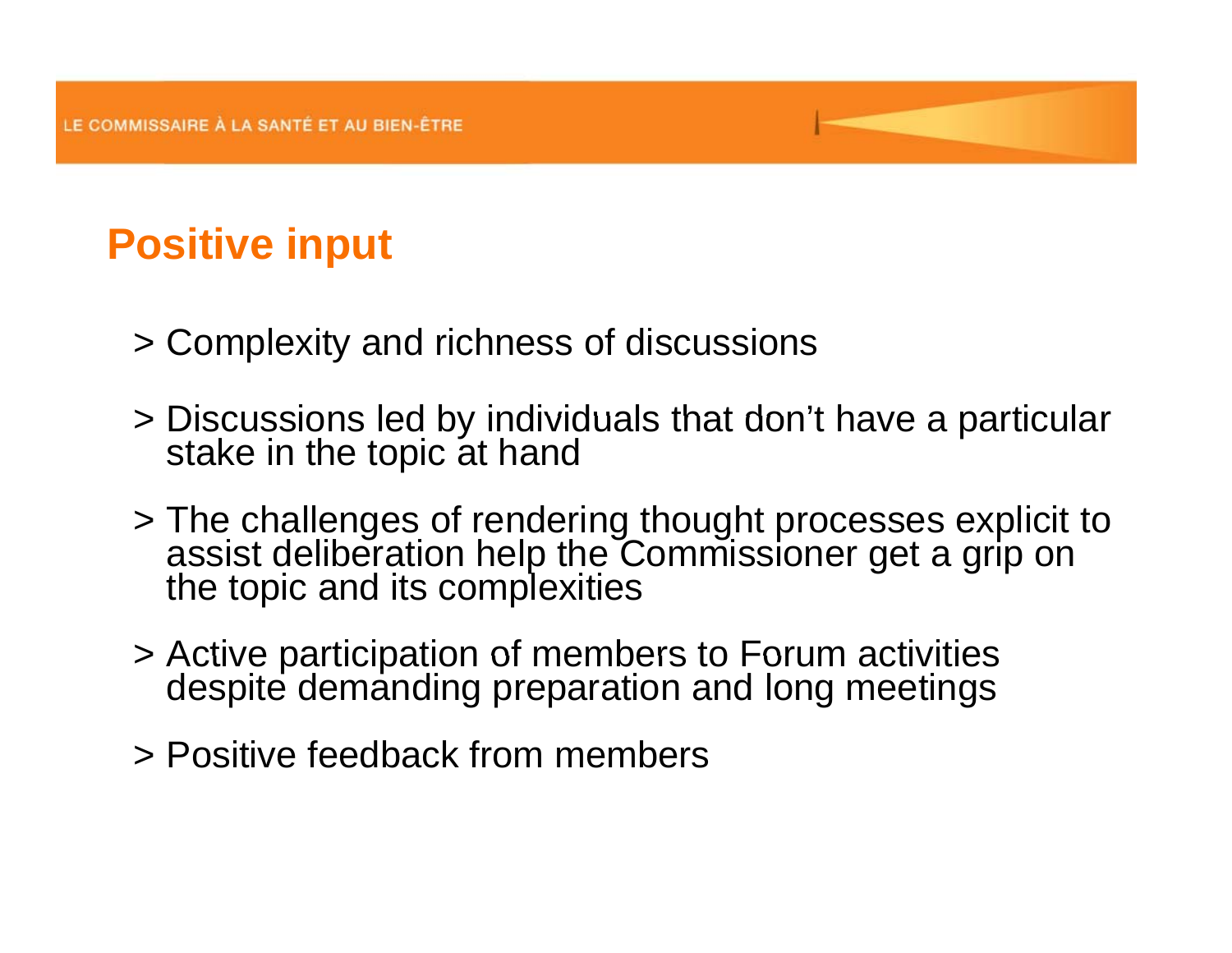# **Challenges -1-**

- > Sufficient funds to organize sessions and to prepare members for deliberation
- > Sufficient information vs excessive influence
- > Complexity of issues and allotted time for deliberations
- > Meeting minutes: what format and how to review them?
- $>$  Issues associated with procedural transparency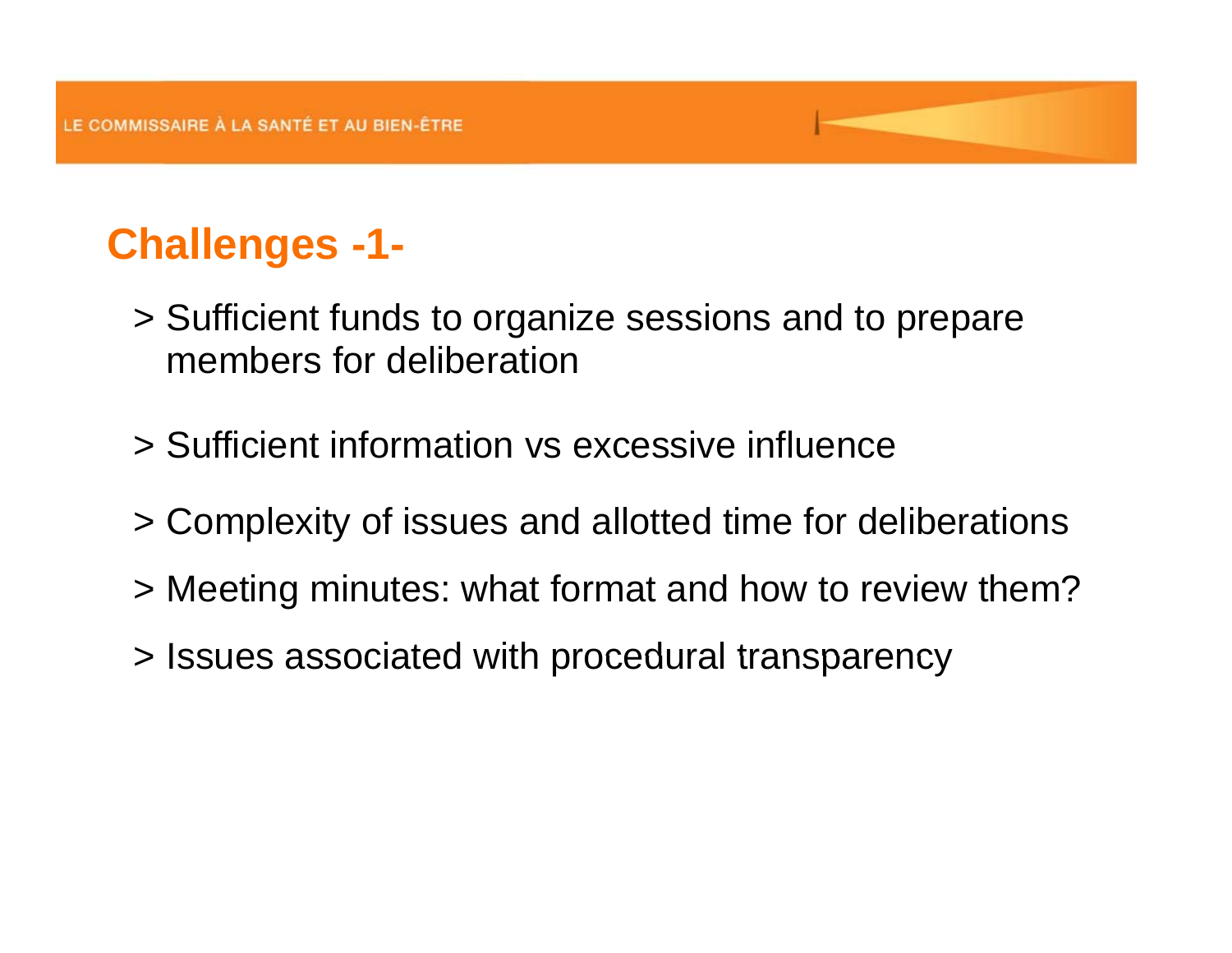# **Challenges -2-**

> How to best value the input of participants? Relevance and motivation of members

>Should the Commissioner intervene in the deliberations?

 $>$ Should input of members be part of an appraisal or be **set apart**?

>Imp act on how the information is presented and on motivation of members

Is the Consultation Forum a **means** or an **end** in itself?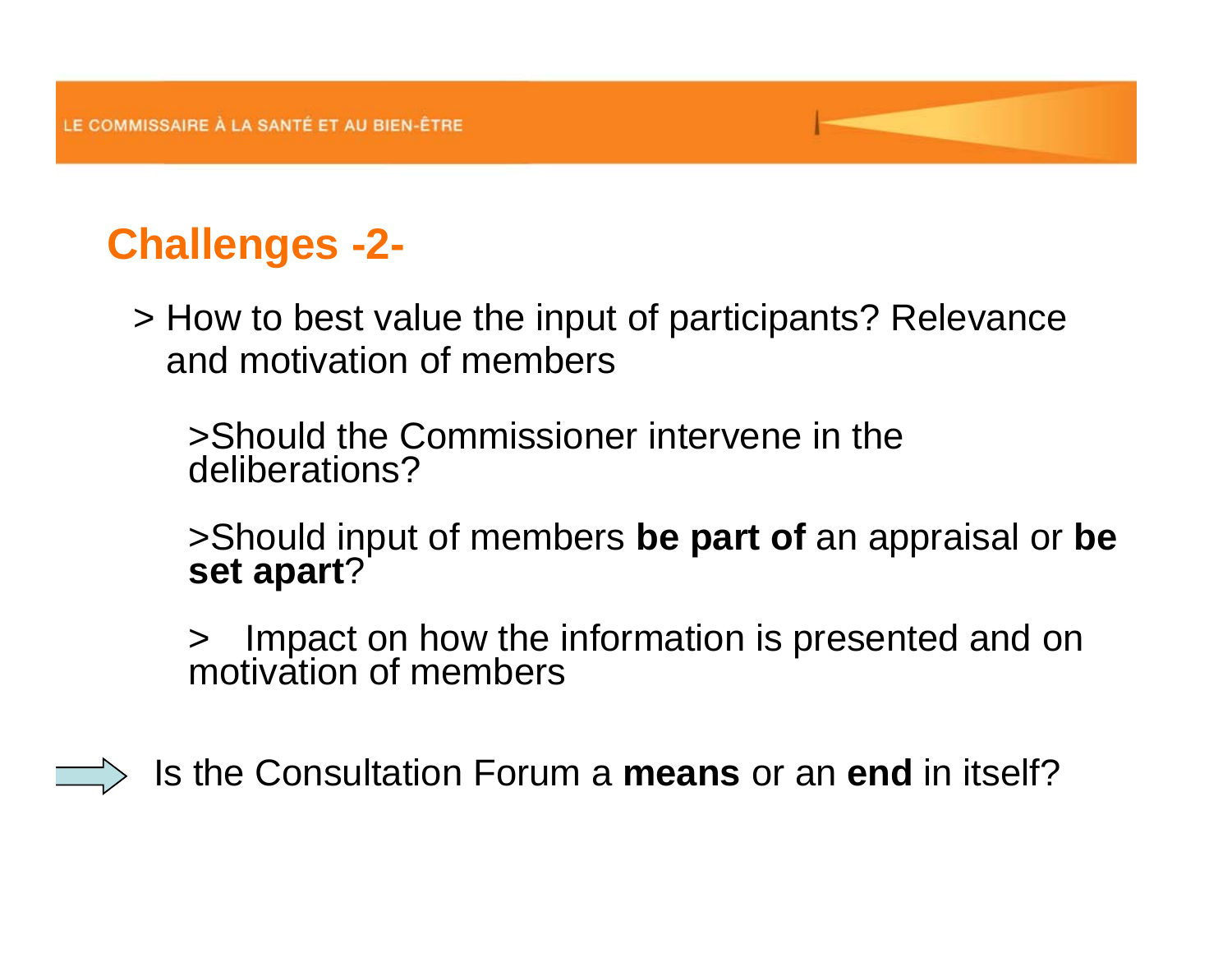# **Evaluation of the Consultation Forum**

- > Innovative process
- > Independent evaluation over 3 years : learning<br>opportunity for the Commissioner and for the field of<br>study on methods for citizen participation to policy-making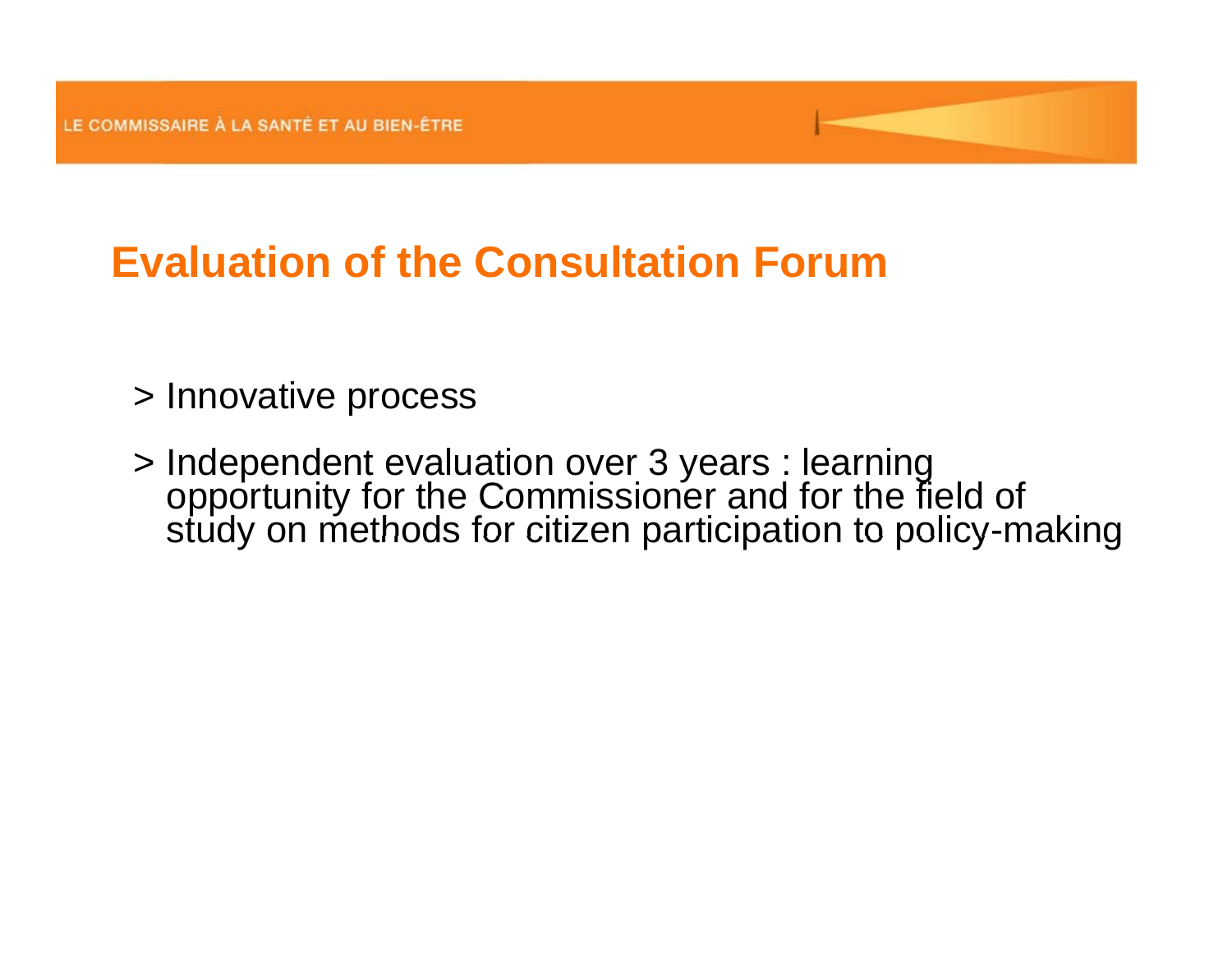# **Conclusion-1-**

- > Deliberation can represent an essential input to policy-making
- > However it is demanding: Creating the appropriate conditions for deliberation and for the integration of the results requires time, energy, funds, flexibility and creativity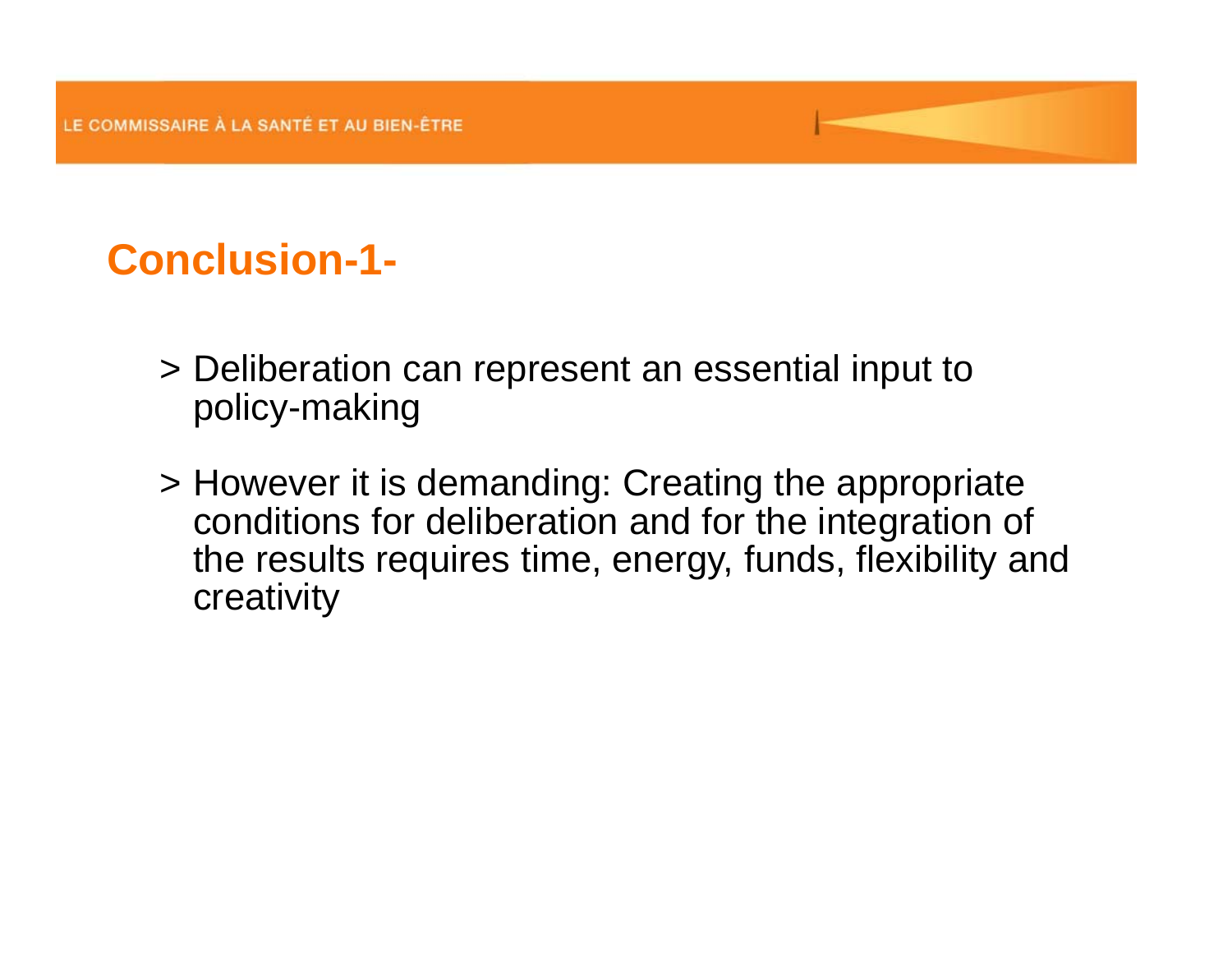# **Conclusion-2-**

> Several challenges remain:

> Integrating ethical reflection within the appraisal step

> Integrating different sources of knowledge (eg: performance indicators and "procedural knowledge")

> How to render the participation of Forum members most effective while promoting their independence? How to render the promoting moment of the promoting most effective effective processes, excessive influence)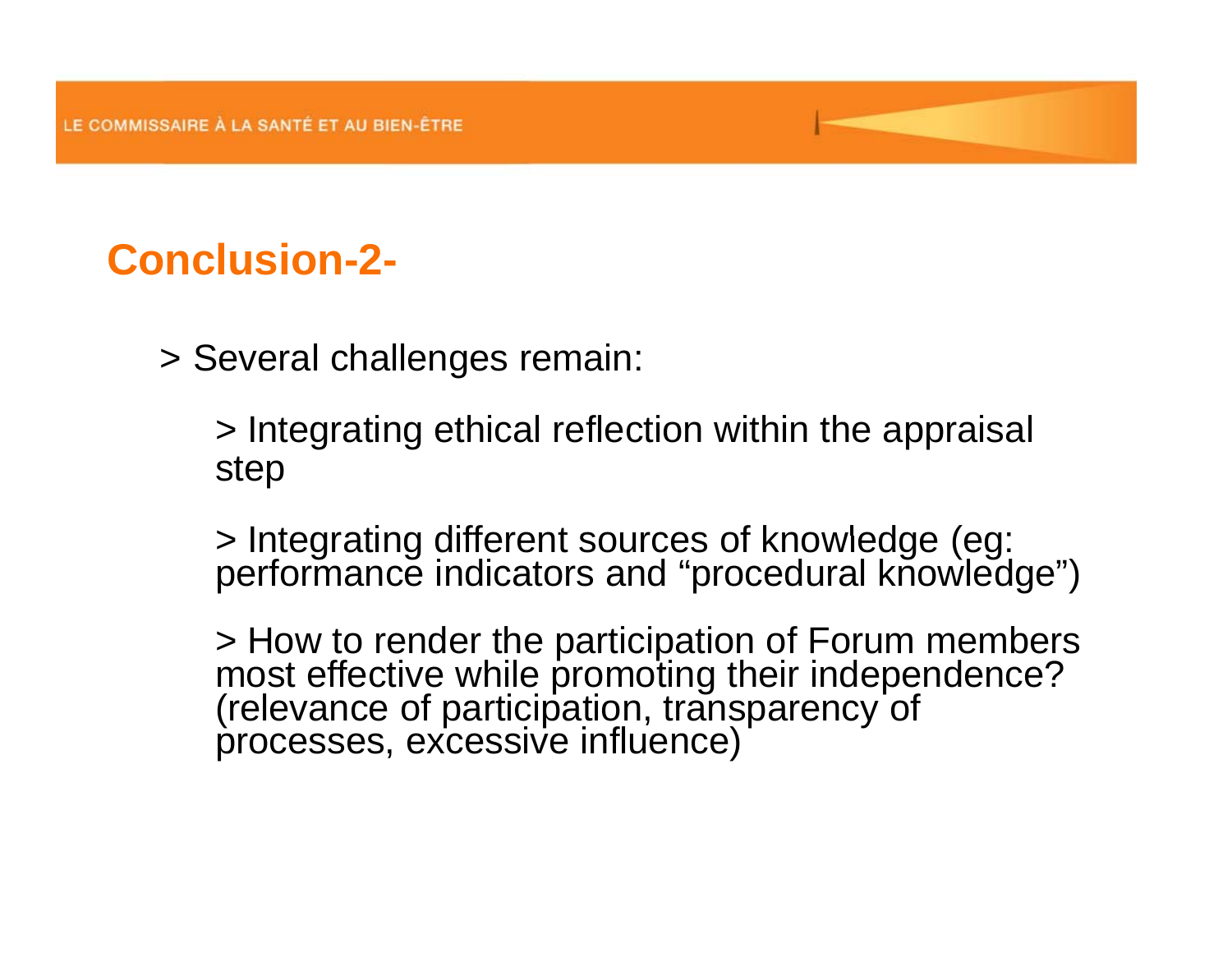

www.csbe.gouv.qc.ca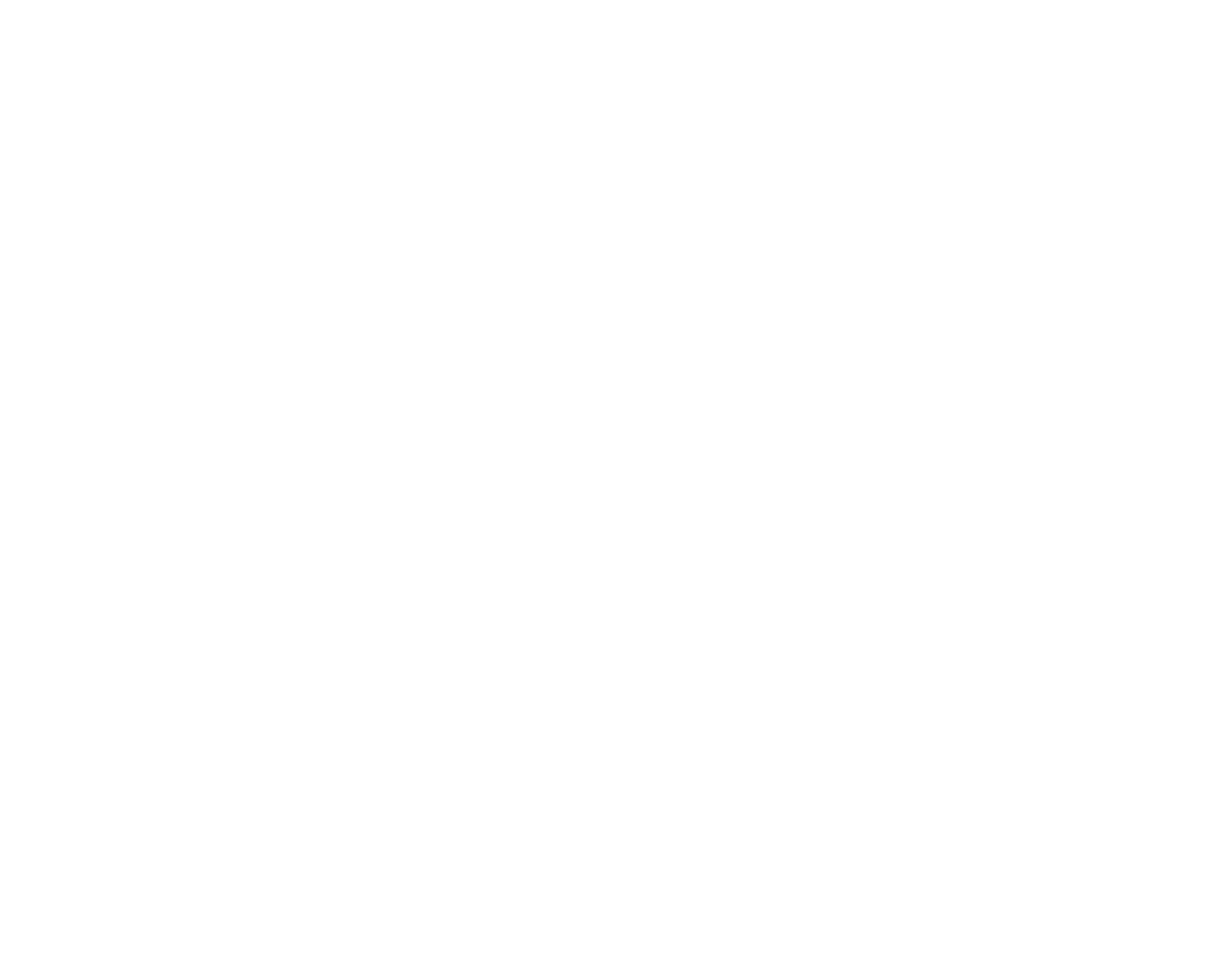### **What methods for public participation?**



Adapted from Premont (2003): 'les méthodes de consultations publiques', CSBE (2000)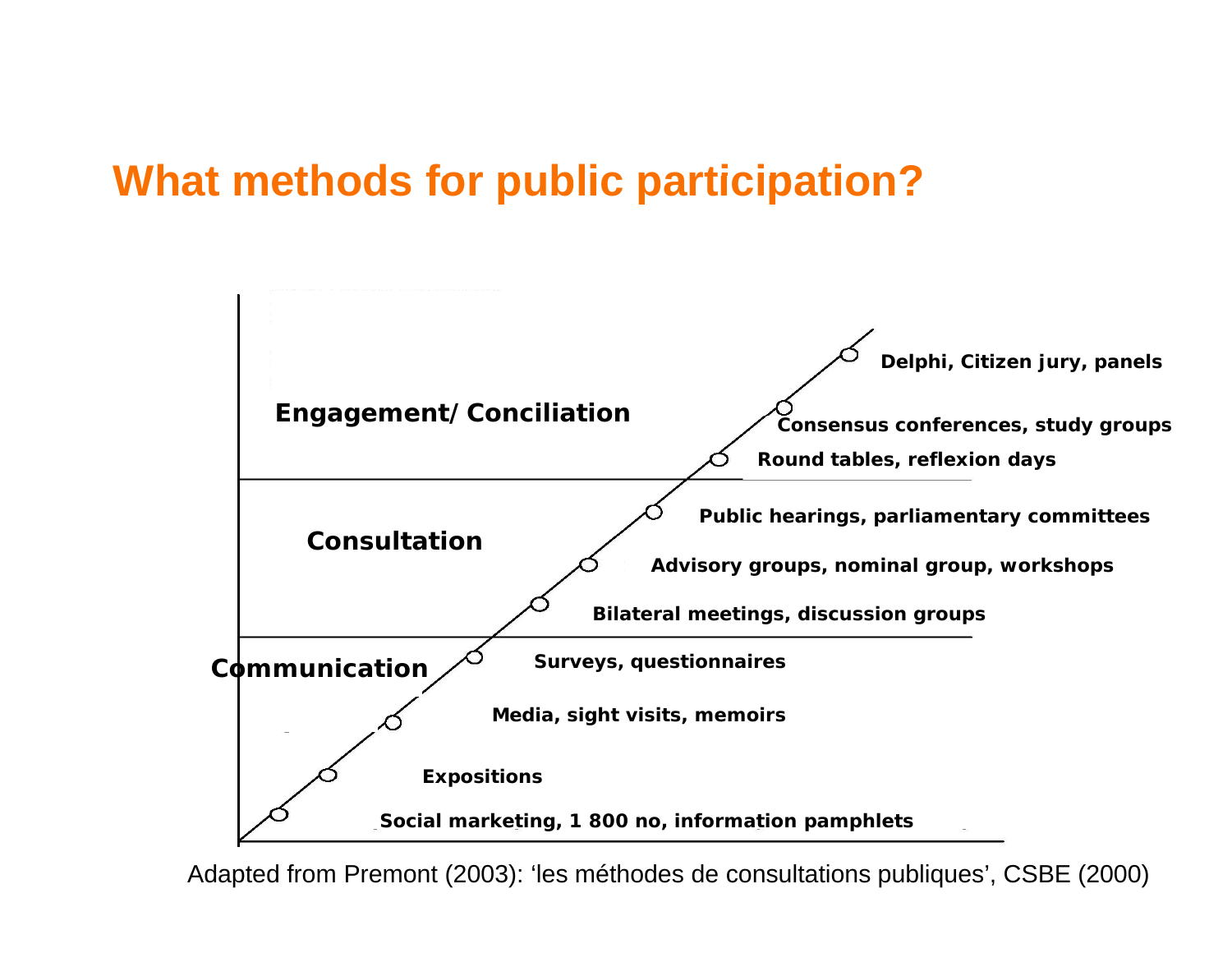### **What methods ?**

|                   | Non deliberative<br>methods                                      | <b>Deliberative</b><br>methods                                                  |
|-------------------|------------------------------------------------------------------|---------------------------------------------------------------------------------|
| <b>Objectives</b> | Communication /<br>consultation                                  | Engagement /<br>conciliation                                                    |
|                   | Learn about opinions<br>or values of citizens<br>Promote an idea | Promote discussion<br>and a genuine debate<br>between different<br>stakeholders |